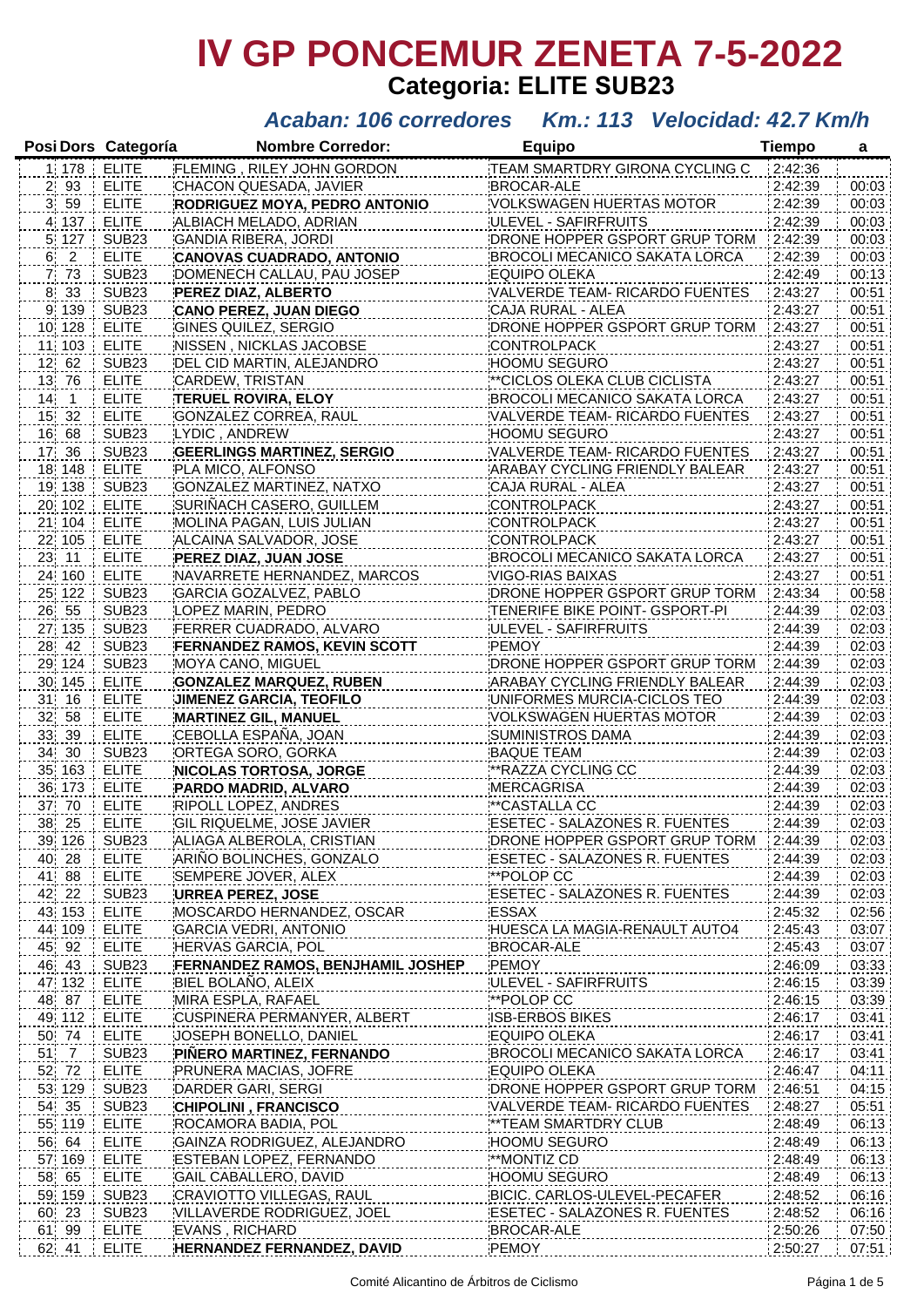# **GP PONCEMUR ZENETA 7-5-2022 Categoria: Todas**

### *Acaban: 106 corredores Km.: 113 Velocidad: 41.7 Km/h*

| Posi Dors Categoría |                   | <b>Nombre Corredor:</b>                | <b>Equipo</b>                             | <b>Tiempo</b> | a     |
|---------------------|-------------------|----------------------------------------|-------------------------------------------|---------------|-------|
| 63 106              | <b>ELITE</b>      | <b>ESPUIS REL, JAUME</b>               | <b>CONTROLPACK</b>                        | 2:50:32       | 07:56 |
| 64 141 SUB23        |                   | DIAZ PUJOL, IVAN                       | ARABAY CYCLING FRIENDLY BALEAR            | 2:51:43       | 09:07 |
| 65 165              | <b>ELITE</b>      | <b>GUIRAO ORTEGA, PEDRO ANTONIO</b>    | **RAZZA CYCLING CC                        | 2:52:34       | 09:58 |
| 66 164              | <b>ELITE</b>      | PEREZ PONCE, ALVARO                    | ** RAZZA CYCLING CC                       | 2:52:35       | 09:59 |
| 67 166 ELITE        |                   | BARCO RENDON, JUAN PABLO               | **RAZZA <u>CYCLING CC _</u> _____________ | 2:52:35       | 09:59 |
| 68 111              | <b>ELITE</b>      | <b>MONCLUS, ADRIA</b>                  | <b>ISB-ERBOS BIKES</b>                    | 2:52:35       | 09:59 |
| 69 71               | <b>ELITE</b>      | PUIG VENTURA, ROGER                    | EQUIPO OLEKA                              | 2:52:35       | 09:59 |
| 70 143              | <b>ELITE</b>      | TELLO VILLAMIL, DANIEL EDUARDO         | ARABAY CYCLING FRIENDLY BALEAR            | 2:52:35       | 09:59 |
| 71 31               | SUB <sub>23</sub> | LATORRE TORRALBA, ADRIAN               | BROCOLI MECANICO SAKATA LORCA             | 2:52:35       | 09:59 |
| 72 146              | <b>ELITE</b>      | AGUILERA CANO, ABRAHAM                 | ARABAY CYCLING FRIENDLY BALEAR            | 2:52:35       | 09:59 |
| 73 34               | <b>SUB23</b>      | AGUILAR PELAEZ, JAIME                  | VALVERDE TEAM- RICARDO FUENTES            | 2:52:35       | 09:59 |
| 74 157              | <b>SUB23</b>      | DE VRIES, ERIK ANTON                   | BICIC. CARLOS-ULEVEL-PECAFER              | 2:52:35       | 09:59 |
| 75 133              | <b>SUB23</b>      | CASTRO SANCHEZ, DANIEL                 | ULEVEL - SAFIRFRUITS                      | 2:52:35       | 09:59 |
| 76 144              | <b>ELITE</b>      | CASASNOVAS RULLAN, PERE                | ARABAY CYCLING FRIENDLY BALEAR            | 2:52:35       | 09:59 |
| 77 123              | SUB <sub>23</sub> | VANSTRAELEN , JORRIT                   | DRONE HOPPER GSPORT GRUP TORM             | 2:52:35       | 09:59 |
| 78 131              | <b>SUB23</b>      | <b>BENGANIF, SEDDIK</b>                | ULEVEL - SAFIRFRUITS                      | 2:52:40       | 10:04 |
| 79 91               | SUB <sub>23</sub> | BEECH, WILLIAM JOSEPH                  | BROCAR-ALE                                | 2:52:40       | 10:04 |
| 80 26               | SUB <sub>23</sub> | OLIVARES TERRES, ABEL                  | ESETEC - SALAZONES R. FUENTES             | 2:52:40       | 10:04 |
| 81 46               | <b>ELITE</b>      | CASADO SANTOS, VICTOR                  | <b>PEMOY</b>                              | 2:52:40       | 10:04 |
| 82 44               | <b>ELITE</b>      | PEREZ NOGUERA, FRANCISCO JOSE          | <b>PEMOY</b>                              | 2:52:40       | 10:04 |
| 83 15               | SUB <sub>23</sub> | <b>GARCIA MENDEZ, TOMAS</b>            | 33 BIKE MOBEL PRO TEAM                    | 2:52:40       | 10:04 |
| 84 27               | <b>SUB23</b>      | <b>IZQUIERDO CONESA, PEDRO</b>         | ESETEC - SALAZONES R. FUENTES             | 2:52:40       | 10:04 |
| 85 38               | <b>SUB23</b>      | <b>FUENTES HERNANDEZ, ANTONIO</b>      | VALVERDE TEAM- RICARDO FUENTES            | 2:52:40       | 10:04 |
| 86 156              | <b>SUB23</b>      | BERNABE UBEDA, ANSELMO                 | **SAX CC                                  | 2:52:40       | 10:04 |
| 87 75               | <b>ELITE</b>      | GARCIA CASTILLO, ALFONSO               | EQUIPO OLEKA                              | 2:52:40       | 10:04 |
| 88 136              | <b>ELITE</b>      | PERALES MARTINEZ, VICENT               | ULEVEL - SAFIRFRUITS                      | 2:52:40       | 10:04 |
| 89 118              | <b>ELITE</b>      | VENTURA, CARLES                        | **TEAM SMARTDRY CLUB                      | 2:52:40       | 10:04 |
| 90 121              | <b>ELITE</b>      | GOMEZ BARRACHINA, JOSUE                | DRONE HOPPER GSPORT GRUP TORM             | 2:52:40       | 10:04 |
| 91 4                | <b>ELITE</b>      | MULERO RUIZ, FRANCISCO DANIE           | BROCOLI MECANICO SAKATA LORCA             | 2:52:40       | 10:04 |
| 92 47               | <b>ELITE</b>      | <b>LOPEZ RUIZ, FRANCISCO</b>           | <b>PEMOY</b>                              | 2:52:40       | 10:04 |
| 93 21               | SUB <sub>23</sub> | <b>SANCHEZ PALAZON, JAVIER</b>         | ESETEC - SALAZONES R. FUENTES             | 2:52:40       | 10:04 |
| 94 20               | <b>ELITE</b>      | GIRONA NAVARRO, JOSE VICENTE           | **GONVIBIKE S RIDERS CC                   | 2:52:40       | 10:04 |
| 95 45               | <b>ELITE</b>      | SANCHIS ZARAGOZA, JOAN                 | <b>PEMOY</b>                              | 2:52:40       | 10:04 |
| 96 172              | <b>ELITE</b>      | <b>FERNANDEZ TOMAS, JESUS</b>          | MERCAGRISA                                | 2:52:40       | 10:04 |
| 97 78               | <b>ELITE</b>      | JUAN PEREZ, MIGUEL                     | <b>EXPRESS CAR CCCREVILLENT</b>           | 2:52:40       | 10:04 |
| 98 10               | <b>ELITE</b>      | <b>GARCIA CALZADO, MANUEL ANTONIO</b>  | BROCOLI MECANICO SAKATA LORCA             | 2:52:40       | 10:04 |
| 99 83               | <b>ELITE</b>      | MIRANDA, ALEXIS                        | LA TOVA-HUESCA LA MAGIA                   | 2:53:11       | 10:35 |
| 100 96              | <b>SUB23</b>      | ROWLEY SANCHEZ, MAX                    | <b>BROCAR-ALE</b>                         | 2:53:13       | 10:37 |
| 101 57              | <b>ELITE</b>      | FRESNEDA DIAZ, ANGEL <b>Maria 1997</b> | VOLKSWAGEN HUERTAS MOTOR                  | 2:53:14       | 10:38 |
| 102 115             | <b>ELITE</b>      | BUSTOS LARA, IVAN                      | ISB-ERBOS BIKES                           | 2:53:51       | 11:15 |
| 103 176             | SUB <sub>23</sub> | GARCIA BOSQUET, DANIEL                 | **HEGOPLAC-G4 CC                          | 2:54:22       | 11:46 |
| 104 69              | SUB <sub>23</sub> | PONS SAPENA, MIQUEL                    | VELOSOL DOLTCINI CYCLING TEAM             | 2:55:25       | 12:49 |
| 105 130             | SUB <sub>23</sub> | DEL PINO GALINDO, MANUEL               | **PEÑA CICLISTA LA CAÑA C.D.              | 2:56:59       | 14:23 |
| 106 80              | <b>ELITE</b>      | QUINTO GONZALEZ, JOSE ANTONIO          | <b>EXPRESS CAR CCCREVILLENT</b>           | 2:56:59       | 14:23 |

#### Sub - 23

|                 |       | Posi Dorsal Categ. | <b>Nombre Corredor:</b>             | <b>Equipo</b>                         | <b>Tiempo</b> | a     |
|-----------------|-------|--------------------|-------------------------------------|---------------------------------------|---------------|-------|
|                 | 1 127 |                    | SUB23 GANDIA RIBERA, JORDI          | DRONE HOPPER GSPORT GRUP TORMO        | 2:42:39       |       |
|                 | 2 73  | SUB <sub>23</sub>  | DOMENECH CALLAU, PAU JOSEP          | <b>EQUIPO OLEKA</b>                   | 2:42:49       | 00:10 |
|                 | 3 33  | SUB23              | PEREZ DIAZ, ALBERTO                 | VALVERDE TEAM- RICARDO FUENTES        | 2:43:27       | 00:48 |
| 4               | 139   | SUB23              | <b>CANO PEREZ, JUAN DIEGO</b>       | CAJA RURAL - ALEA                     | 2:43:27       | 00:48 |
| 5.              | 62    | SUB <sub>23</sub>  | DEL CID MARTIN, ALEJANDRO           | <b>HOOMU SEGURO</b>                   | 2:43:27       | 00:48 |
| 6.              | 68    | SUB <sub>23</sub>  | LYDIC, ANDREW                       | <b>HOOMU SEGURO</b>                   | 2:43:27       | 00:48 |
| <b>7</b>        | 36    | SUB23              | <b>GEERLINGS MARTINEZ, SERGIO</b>   | VALVERDE TEAM- RICARDO FUENTES        | 2:43:27       | 00:48 |
| 8               | 138   | SUB <sub>23</sub>  | <b>GONZALEZ MARTINEZ, NATXO</b>     | CAJA RURAL - ALEA                     | 2:43:27       | 00:48 |
| 9.              | 122   | SUB <sub>23</sub>  | <b>GARCIA GOZALVEZ, PABLO</b>       | DRONE HOPPER GSPORT GRUP TORMO        | 2:43:34       | 00:55 |
| 10              | 55    | SUB <sub>23</sub>  | LOPEZ MARIN, PEDRO                  | <b>TENERIFE BIKE POINT- GSPORT-PI</b> | 2:44:39       | 02:00 |
| $11^{\circ}$    | 135   | SUB <sub>23</sub>  | FERRER CUADRADO, ALVARO             | ULEVEL - SAFIRFRUITS                  | 2:44:39       | 02:00 |
| 12 <sup>1</sup> | 42    | SUB23              | <b>FERNANDEZ RAMOS, KEVIN SCOTT</b> | <b>PEMOY</b>                          | 2:44:39       | 02:00 |
| 13.             | 124   | SUB <sub>23</sub>  | MOYA CANO, MIGUEL                   | DRONE HOPPER GSPORT GRUP TORMO        | 2:44:39       | 02:00 |
|                 | 14 30 | SUB23              | ORTEGA SORO, GORKA                  | <b>BAQUE TEAM</b>                     | 2:44:39       | 02:00 |

Comité Alicantino de Árbitros de Ciclismo en el producto de 5 página 2 de 5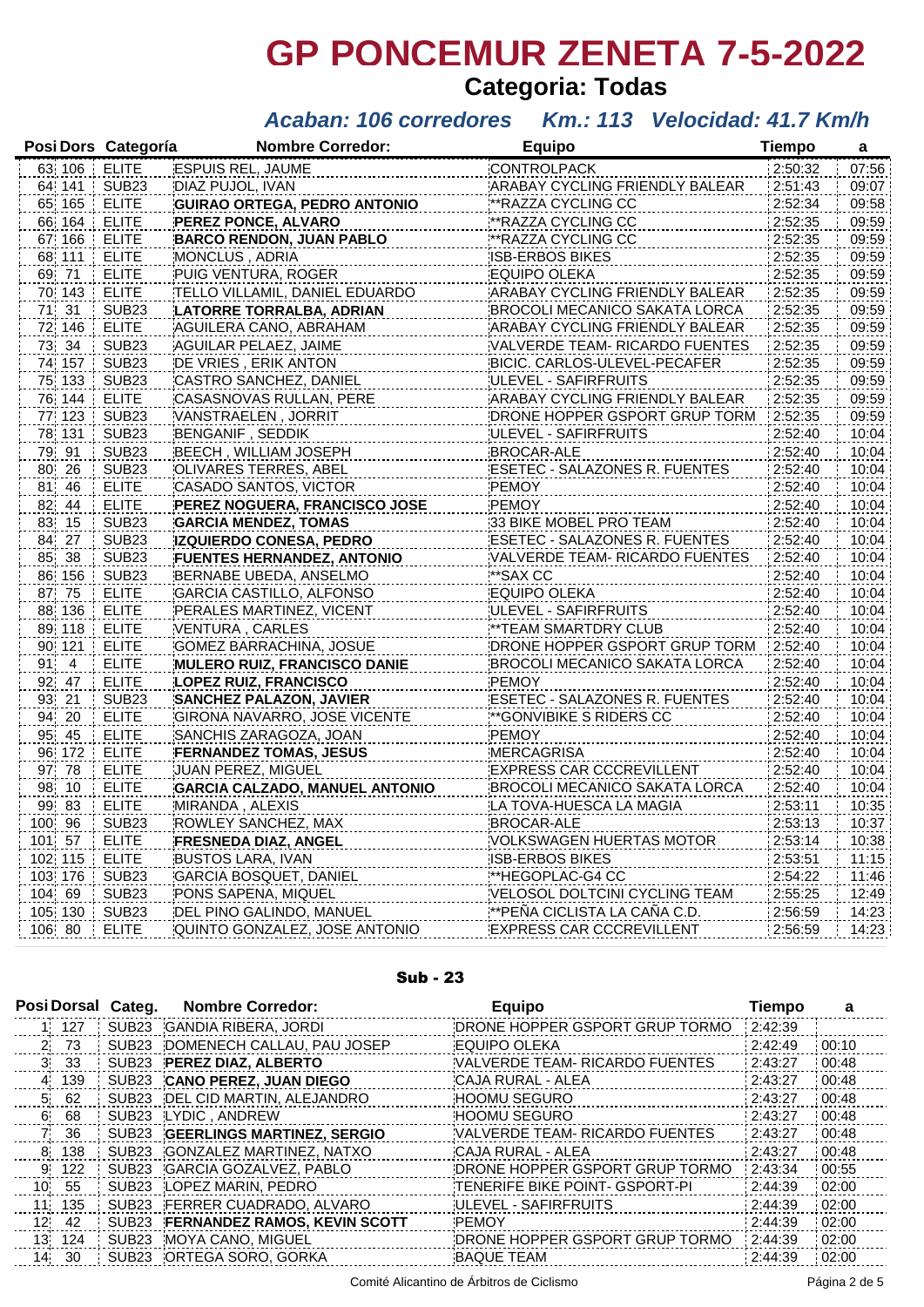# **GP PONCEMUR ZENETA 7-5-2022**

# **Categoria: Todas**

## *Acaban: 106 corredores Km.: 113 Velocidad: 41.7 Km/h*

#### Sub - 23

|                 |        | Posi Dorsal Categ. | <b>Nombre Corredor:</b>           | <b>Equipo</b>                         | Tiempo  | a     |
|-----------------|--------|--------------------|-----------------------------------|---------------------------------------|---------|-------|
|                 | 15 126 | SUB <sub>23</sub>  | ALIAGA ALBEROLA, CRISTIAN         | DRONE HOPPER GSPORT GRUP TORMO        | 2:44:39 | 02:00 |
|                 | 16 22  | SUB <sub>23</sub>  | <b>URREA PEREZ, JOSE</b>          | ESETEC - SALAZONES R. FUENTES         | 2:44:39 | 02:00 |
| 17 <sup>°</sup> | - 43   | SUB <sub>23</sub>  | FERNANDEZ RAMOS, BENJHAMIL JOSHE  | PEMOY                                 | 2:46:09 | 03:30 |
| 18              | 7      | SUB <sub>23</sub>  | PIÑERO MARTINEZ, FERNANDO         | BROCOLI MECANICO SAKATA LORCA         | 2:46:17 | 03:38 |
| 19              | 129    | SUB <sub>23</sub>  | DARDER GARI, SERGI                | DRONE HOPPER GSPORT GRUP TORMO        | 2:46:51 | 04:12 |
| 20              | 35     | SUB <sub>23</sub>  | <b>CHIPOLINI, FRANCISCO</b>       | VALVERDE TEAM- RICARDO FUENTES        | 2:48:27 | 05:48 |
| 21              | 159    | SUB <sub>23</sub>  | CRAVIOTTO VILLEGAS, RAUL          | BICIC, CARLOS-ULEVEL-PECAFER          | 2:48:52 | 06:13 |
| 22              | 23     | SUB <sub>23</sub>  | VILLAVERDE RODRIGUEZ, JOEL        | ESETEC - SALAZONES R. FUENTES         | 2:48:52 | 06:13 |
| 23.             | 141    | SUB <sub>23</sub>  | DIAZ PUJOL, IVAN                  | ARABAY CYCLING FRIENDLY BALEAR        | 2:51:43 | 09:04 |
| 24.             | 31     | SUB <sub>23</sub>  | LATORRE TORRALBA, ADRIAN          | BROCOLI MECANICO SAKATA LORCA         | 2:52:35 | 09:56 |
| 25              | 34     | SUB <sub>23</sub>  | AGUILAR PELAEZ, JAIME             | <b>VALVERDE TEAM- RICARDO FUENTES</b> | 2:52:35 | 09:56 |
| 26              | 157    | SUB <sub>23</sub>  | DE VRIES, ERIK ANTON              | BICIC. CARLOS-ULEVEL-PECAFER          | 2:52:35 | 09:56 |
| 27              | 133    | SUB <sub>23</sub>  | CASTRO SANCHEZ, DANIEL            | ULEVEL - SAFIRFRUITS                  | 2:52:35 | 09:56 |
|                 | 28 123 | SUB <sub>23</sub>  | VANSTRAELEN, JORRIT               | DRONE HOPPER GSPORT GRUP TORMO        | 2:52:35 | 09:56 |
| 29              | 131    | SUB <sub>23</sub>  | BENGANIF . SEDDIK                 | ULEVEL - SAFIRFRUITS                  | 2:52:40 | 10:01 |
| 30              | 91     | SUB <sub>23</sub>  | BEECH, WILLIAM JOSEPH             | <b>BROCAR-ALE</b>                     | 2:52:40 | 10:01 |
| 31              | 26     | SUB <sub>23</sub>  | <b>OLIVARES TERRES, ABEL</b>      | ESETEC - SALAZONES R. FUENTES         | 2:52:40 | 10:01 |
| 32              | 15     | SUB <sub>23</sub>  | <b>GARCIA MENDEZ, TOMAS</b>       | 33 BIKE MOBEL PRO TEAM                | 2:52:40 | 10:01 |
| 33.             | 27     | SUB <sub>23</sub>  | <b>IZQUIERDO CONESA, PEDRO</b>    | ESETEC - SALAZONES R. FUENTES         | 2:52:40 | 10:01 |
| 34              | 38     | SUB <sub>23</sub>  | <b>FUENTES HERNANDEZ, ANTONIO</b> | VALVERDE TEAM- RICARDO FUENTES        | 2:52:40 | 10:01 |
| 35              | 156    | SUB <sub>23</sub>  | BERNABE UBEDA, ANSELMO            | **SAX CC                              | 2:52:40 | 10:01 |
| 36.             | 21     | SUB <sub>23</sub>  | <b>SANCHEZ PALAZON, JAVIER</b>    | ESETEC - SALAZONES R. FUENTES         | 2:52:40 | 10:01 |
| 37              | 96     | SUB <sub>23</sub>  | <b>ROWLEY SANCHEZ, MAX</b>        | <b>BROCAR-ALE</b>                     | 2:53:13 | 10:34 |
| 38              | 176    | SUB <sub>23</sub>  | <b>GARCIA BOSQUET, DANIEL</b>     | **HEGOPLAC-G4 CC                      | 2:54:22 | 11:43 |
| 39              | 69     | SUB <sub>23</sub>  | PONS SAPENA, MIQUEL               | VELOSOL DOLTCINI CYCLING TEAM         | 2:55:25 | 12:46 |
| 40              | 130    | SUB <sub>23</sub>  | DEL PINO GALINDO, MANUEL          | ∶**PEÑA CICLISTA LA CAÑA C.D.         | 2:56:59 | 14:20 |

#### Elites

|                 |                | Posi Dorsal Categ. | <b>Nombre Corredor:</b>              | <b>Equipo</b>                   | <b>Tiempo</b> | a     |
|-----------------|----------------|--------------------|--------------------------------------|---------------------------------|---------------|-------|
|                 | 1 178          | <b>ELITE</b>       | FLEMING, RILEY JOHN GORDON           | TEAM SMARTDRY GIRONA CYCLING C  | 2:42:36       |       |
| 2 <sub>1</sub>  | 93             | <b>ELITE</b>       | CHACON QUESADA, JAVIER               | <b>BROCAR-ALE</b>               | 2:42:39       | 00:03 |
| 3               | 59             | <b>ELITE</b>       | <b>RODRIGUEZ MOYA, PEDRO ANTONIO</b> | VOLKSWAGEN HUERTAS MOTOR        | 2:42:39       | 00:03 |
| 4 <sub>1</sub>  | 137            | <b>ELITE</b>       | ALBIACH MELADO, ADRIAN               | ULEVEL - SAFIRFRUITS            | 2:42:39       | 00:03 |
| 5.              | $\overline{2}$ | <b>ELITE</b>       | <b>CANOVAS CUADRADO, ANTONIO</b>     | BROCOLI MECANICO SAKATA LORCA   | 2:42:39       | 00:03 |
|                 | 6 128          | <b>ELITE</b>       | <b>GINES QUILEZ, SERGIO</b>          | DRONE HOPPER GSPORT GRUP TORMO  | 2:43:27       | 00:51 |
| 71              | 103            | <b>ELITE</b>       | NISSEN, NICKLAS JACOBSE              | <b>CONTROLPACK</b>              | 2:43:27       | 00:51 |
| 8               | 76             | <b>ELITE</b>       | <b>CARDEW, TRISTAN</b>               | **CICLOS OLEKA CLUB CICLISTA    | 2:43:27       | 00:51 |
| 9               | $\mathbf{1}$   | <b>ELITE</b>       | <b>TERUEL ROVIRA, ELOY</b>           | BROCOLI MECANICO SAKATA LORCA   | 2:43:27       | 00:51 |
| 10 <sup>°</sup> | 32             | <b>ELITE</b>       | <b>GONZALEZ CORREA, RAUL</b>         | VALVERDE TEAM- RICARDO FUENTES  | 2:43:27       | 00:51 |
|                 | 11 148         | <b>ELITE</b>       | PLA MICO, ALFONSO                    | ARABAY CYCLING FRIENDLY BALEAR  | 2:43:27       | 00:51 |
| 12 <sub>1</sub> | 102            | <b>ELITE</b>       | SURIÑACH CASERO, GUILLEM             | <b>CONTROLPACK</b>              | 2:43:27       | 00:51 |
| 13              | 104            | <b>ELITE</b>       | MOLINA PAGAN, LUIS JULIAN            | <b>CONTROLPACK</b>              | 2:43:27       | 00:51 |
| 14              | 105            | <b>ELITE</b>       | ALCAINA SALVADOR, JOSE               | <b>CONTROLPACK</b>              | 2:43:27       | 00:51 |
| 15              | 11             | <b>ELITE</b>       | PEREZ DIAZ, JUAN JOSE                | BROCOLI MECANICO SAKATA LORCA   | 2:43:27       | 00:51 |
| 16              | 160            | <b>ELITE</b>       | NAVARRETE HERNANDEZ, MARCOS          | <b>VIGO-RIAS BAIXAS</b>         | 2:43:27       | 00:51 |
| 17 <sub>1</sub> | 145            | <b>ELITE</b>       | <b>GONZALEZ MARQUEZ, RUBEN</b>       | ARABAY CYCLING FRIENDLY BALEAR  | 2:44:39       | 02:03 |
| 18              | 16             | <b>ELITE</b>       | <b>JIMENEZ GARCIA, TEOFILO</b>       | UNIFORMES MURCIA-CICLOS TEO     | 2:44:39       | 02:03 |
| 19              | 58             | <b>ELITE</b>       | <b>MARTINEZ GIL, MANUEL</b>          | <b>VOLKSWAGEN HUERTAS MOTOR</b> | 2:44:39       | 02:03 |
| 20              | 39             | <b>ELITE</b>       | CEBOLLA ESPAÑA, JOAN                 | <b>SUMINISTROS DAMA</b>         | 2:44:39       | 02:03 |
| 21              | 163            | <b>ELITE</b>       | <b>NICOLAS TORTOSA, JORGE</b>        | **RAZZA CYCLING CC              | 2:44:39       | 02:03 |
| 22              | 173            | <b>ELITE</b>       | PARDO MADRID, ALVARO                 | <b>MERCAGRISA</b>               | 2:44:39       | 02:03 |
| 23              | 70             | <b>ELITE</b>       | <b>RIPOLL LOPEZ, ANDRES</b>          | **CASTALLA CC                   | 2:44:39       | 02:03 |
| 24.             | 25             | <b>ELITE</b>       | <b>GIL RIQUELME, JOSE JAVIER</b>     | ESETEC - SALAZONES R. FUENTES   | 2:44:39       | 02:03 |
| 25              | 28             | <b>ELITE</b>       | ARIÑO BOLINCHES, GONZALO             | ESETEC - SALAZONES R. FUENTES   | 2:44:39       | 02:03 |
| 26              | 88             | <b>ELITE</b>       | SEMPERE JOVER, ALEX                  | **POLOP CC                      | 2:44:39       | 02:03 |
| 27 <sup>1</sup> | 153            | <b>ELITE</b>       | MOSCARDO HERNANDEZ, OSCAR            | ESSAX                           | 2:45:32       | 02:56 |
| 28              | 109            | <b>ELITE</b>       | <b>GARCIA VEDRI, ANTONIO</b>         | HUESCA LA MAGIA-RENAULT AUTO4   | 2:45:43       | 03:07 |
| 29.             | 92             | <b>ELITE</b>       | <b>HERVAS GARCIA, POL</b>            | <b>BROCAR-ALE</b>               | 2:45:43       | 03:07 |
| 30.             | 132            | <b>ELITE</b>       | BIEL BOLAÑO, ALEIX                   | ULEVEL - SAFIRFRUITS            | 2:46:15       | 03:39 |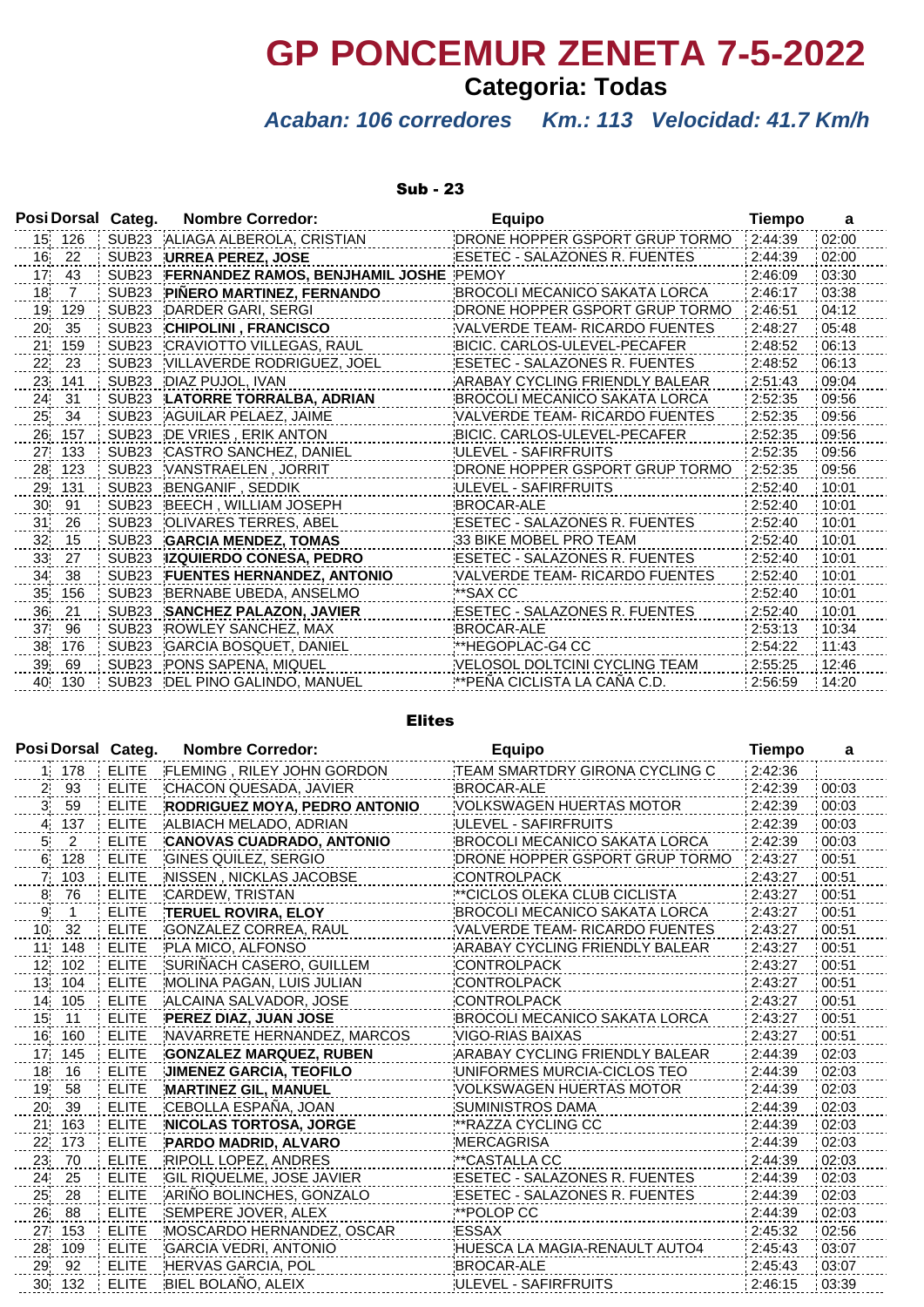# **GP PONCEMUR ZENETA 7-5-2022**

## **Categoria: Todas**

## *Acaban: 106 corredores Km.: 113 Velocidad: 41.7 Km/h*

#### Elites

|                 |                | Posi Dorsal Categ. | <b>Nombre Corredor:</b>               | <b>Equipo</b>                   | <b>Tiempo</b> | a     |
|-----------------|----------------|--------------------|---------------------------------------|---------------------------------|---------------|-------|
|                 | 31 87          | <b>ELITE</b>       | MIRA ESPLA, RAFAEL                    | **POLOP CC                      | 2:46:15       | 03:39 |
| 32              | 112            | <b>ELITE</b>       | CUSPINERA PERMANYER, ALBERT           | <b>ISB-ERBOS BIKES</b>          | 2:46:17       | 03:41 |
| 33              | 74             | <b>ELITE</b>       | JOSEPH BONELLO, DANIEL                | <b>EQUIPO OLEKA</b>             | 2:46:17       | 03:41 |
| 34              | 72             | <b>ELITE</b>       | PRUNERA MACIAS, JOFRE                 | <b>EQUIPO OLEKA</b>             | 2:46:47       | 04:11 |
| 35 <sub>1</sub> | 119            | <b>ELITE</b>       | ROCAMORA BADIA, POL                   | ** TEAM SMARTDRY CLUB           | 2:48:49       | 06:13 |
| 36              | 64             | <b>ELITE</b>       | GAINZA RODRIGUEZ, ALEJANDRO           | <b>HOOMU SEGURO</b>             | 2:48:49       | 06:13 |
| 37              | 169            | <b>ELITE</b>       | ESTEBAN LOPEZ, FERNANDO               | **MONTIZ CD                     | 2:48:49       | 06:13 |
| 38              | 65             | <b>ELITE</b>       | GAIL CABALLERO, DAVID                 | HOOMU SEGURO                    | 2:48:49       | 06:13 |
| 39              | 99             | <b>ELITE</b>       | <b>EVANS, RICHARD</b>                 | <b>BROCAR-ALE</b>               | 2:50:26       | 07:50 |
| 40              | 41             | <b>ELITE</b>       | <b>HERNANDEZ FERNANDEZ, DAVID</b>     | <b>PEMOY</b>                    | 2:50:27       | 07:51 |
| 41'             | 106            | <b>ELITE</b>       | <b>ESPUIS REL, JAUME</b>              | <b>CONTROLPACK</b>              | 2:50:32       | 07:56 |
| 42              | 165            | <b>ELITE</b>       | <b>GUIRAO ORTEGA, PEDRO ANTONIO</b>   | ** RAZZA CYCLING CC             | 2:52:34       | 09:58 |
| 43              | 164            | <b>ELITE</b>       | PEREZ PONCE, ALVARO                   | **RAZZA CYCLING CC              | 2:52:35       | 09:59 |
| 44              | 166            | <b>ELITE</b>       | <b>BARCO RENDON, JUAN PABLO</b>       | **RAZZA CYCLING CC              | 2:52:35       | 09:59 |
| 45              | 111            | <b>ELITE</b>       | MONCLUS, ADRIA                        | <b>ISB-ERBOS BIKES</b>          | 2:52:35       | 09:59 |
| 46.             | 71             | <b>ELITE</b>       | PUIG VENTURA, ROGER                   | <b>EQUIPO OLEKA</b>             | 2:52:35       | 09:59 |
| 47              | 143            | <b>ELITE</b>       | TELLO VILLAMIL, DANIEL EDUARDO        | ARABAY CYCLING FRIENDLY BALEAR  | 2:52:35       | 09:59 |
| 48              | 146            | <b>ELITE</b>       | AGUILERA CANO, ABRAHAM                | ARABAY CYCLING FRIENDLY BALEAR  | 2:52:35       | 09:59 |
| 49              | 144            | <b>ELITE</b>       | CASASNOVAS RULLAN, PERE               | ARABAY CYCLING FRIENDLY BALEAR  | 2:52:35       | 09:59 |
| 50              | 46             | <b>ELITE</b>       | CASADO SANTOS, VICTOR                 | PEMOY                           | 2:52:40       | 10:04 |
| 51              | 44             | <b>ELITE</b>       | PEREZ NOGUERA, FRANCISCO JOSE         | <b>PEMOY</b>                    | 2:52:40       | 10:04 |
| 52              | 75             | <b>ELITE</b>       | <b>GARCIA CASTILLO, ALFONSO</b>       | <b>EQUIPO OLEKA</b>             | 2:52:40       | 10:04 |
| 53              | 136            | <b>ELITE</b>       | PERALES MARTINEZ, VICENT              | ULEVEL - SAFIRFRUITS            | 2:52:40       | 10:04 |
| 54              | 118            | <b>ELITE</b>       | VENTURA, CARLES                       | **TEAM SMARTDRY CLUB            | 2:52:40       | 10:04 |
| 55              | 121            | <b>ELITE</b>       | <b>GOMEZ BARRACHINA, JOSUE</b>        | DRONE HOPPER GSPORT GRUP TORMO  | 2:52:40       | 10:04 |
| 56              | $\overline{4}$ | <b>ELITE</b>       | MULERO RUIZ, FRANCISCO DANIE          | BROCOLI MECANICO SAKATA LORCA   | 2:52:40       | 10:04 |
| 57              | 47             | <b>ELITE</b>       | <b>LOPEZ RUIZ, FRANCISCO</b>          | <b>PEMOY</b>                    | 2:52:40       | 10:04 |
| 58              | 20             | <b>ELITE</b>       | GIRONA NAVARRO, JOSE VICENTE          | **GONVIBIKE S RIDERS CC         | 2:52:40       | 10:04 |
| 59              | 45             | <b>ELITE</b>       | SANCHIS ZARAGOZA, JOAN                | <b>PEMOY</b>                    | 2:52:40       | 10:04 |
| 60              | 172            | <b>ELITE</b>       | <b>FERNANDEZ TOMAS, JESUS</b>         | <b>MERCAGRISA</b>               | 2:52:40       | 10:04 |
| 61              | 78             | <b>ELITE</b>       | JUAN PEREZ, MIGUEL                    | <b>EXPRESS CAR CCCREVILLENT</b> | 2:52:40       | 10:04 |
| 62              | 10             | <b>ELITE</b>       | <b>GARCIA CALZADO, MANUEL ANTONIO</b> | BROCOLI MECANICO SAKATA LORCA   | 2:52:40       | 10:04 |
| 63              | 83             | <b>ELITE</b>       | MIRANDA, ALEXIS                       | LA TOVA-HUESCA LA MAGIA         | 2:53:11       | 10:35 |
| 64              | 57             | <b>ELITE</b>       | <b>FRESNEDA DIAZ, ANGEL</b>           | VOLKSWAGEN HUERTAS MOTOR        | 2:53:14       | 10:38 |
| 65              | 115            | <b>ELITE</b>       | <b>BUSTOS LARA, IVAN</b>              | <b>ISB-ERBOS BIKES</b>          | 2:53:51       | 11:15 |
| 66              | 80             | <b>ELITE</b>       | QUINTO GONZALEZ, JOSE ANTONIO         | <b>EXPRESS CAR CCCREVILLENT</b> | 2:56:59       | 14:23 |

### **CLASIFICACIÓN EQUIPOS**

| Equipo                            | <b>Tiempo</b> | $+$ Pos | $1^{\rm o}$                 |
|-----------------------------------|---------------|---------|-----------------------------|
| 1 BROCOLI MECANICO SAKATA LORCA   | 8:09:33       | 43      | 6                           |
| 2 DRONE HOPPER GSPORT GRUP TOR    | 8:09:40       | 40      | 5                           |
| 3 VALVERDE TEAM- RICARDO FUENTES  | 8:10:21       | 40      | 8                           |
| <b>CONTROLPACK</b><br>4           | 8:10:21       | 52      | 11                          |
| 5 ULEVEL - SAFIRFRUITS            | 8:13:33       | 78      | 4                           |
| 6 ESETEC - SALAZONES R. FUENTES   | 8:13:57       | 120     | 38                          |
| 7 HOOMU SEGURO                    | 8:15:43       | 84      | 12                          |
| EQUIPO OLEKA<br>8                 | 8:15:53       | 109     | 7                           |
| BROCAR-ALE<br>я                   | 8:18:48       | 108     | $\mathcal{D}_{\mathcal{A}}$ |
| 10 ARABAY CYCLING FRIENDLY BALEAR | 8:19:49       | 112     | 18                          |
| 11 VOLKSWAGEN HUERTAS MOTOR       | 8:20:32       | 136     | 3                           |
| 12 PEMOY                          | 8:21:15       | 136     | 28                          |
| 13 ISB-ERBOS BIKES                | 8:32:43       | 219     | 49                          |

### **CLASIFICACIÓN METAS VOLANTES**

| Dorsal | Nombre                        | <b>Puntos</b> |
|--------|-------------------------------|---------------|
|        | 16 JIMENEZ GARCIA, TEOFILO    | 5             |
|        | 41 HERNANDEZ FERNANDEZ, DAVID | 5             |

### **CLASIFICACIÓN MONTAÑA**

| Dorsal Nombre                 |   |  |
|-------------------------------|---|--|
| 128 GINES QUILEZ, SERGIO      | 3 |  |
| 2 CANOVAS CUADRADO, ANTONIO   | 2 |  |
| 36 GEERLINGS MARTINEZ, SERGIO |   |  |
|                               |   |  |